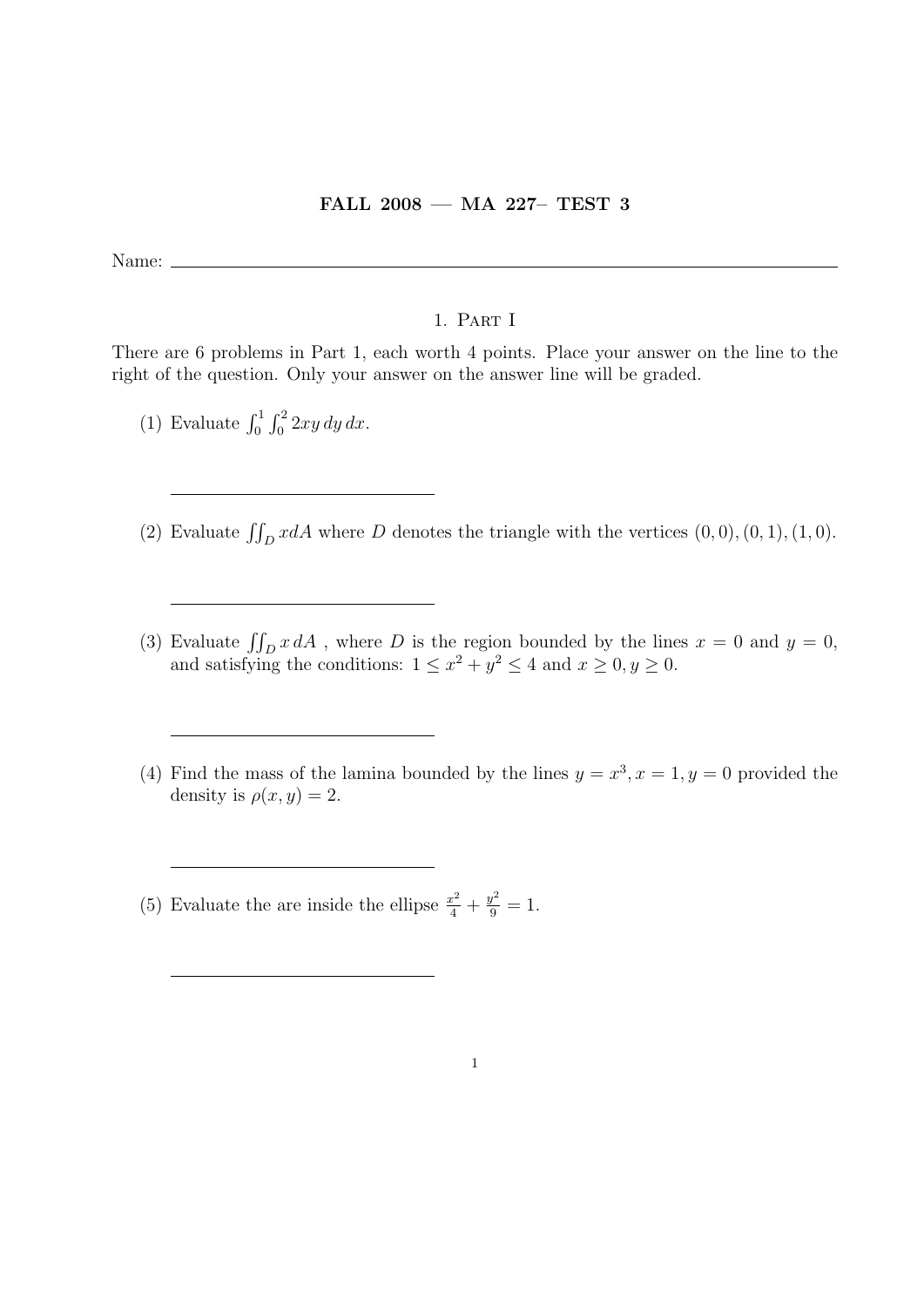(6) Change the order of integration in the iterated integral:

$$
\int_0^1 (\int_0^{\sqrt{1-x}} f(x, y) \, dy) \, dx \; .
$$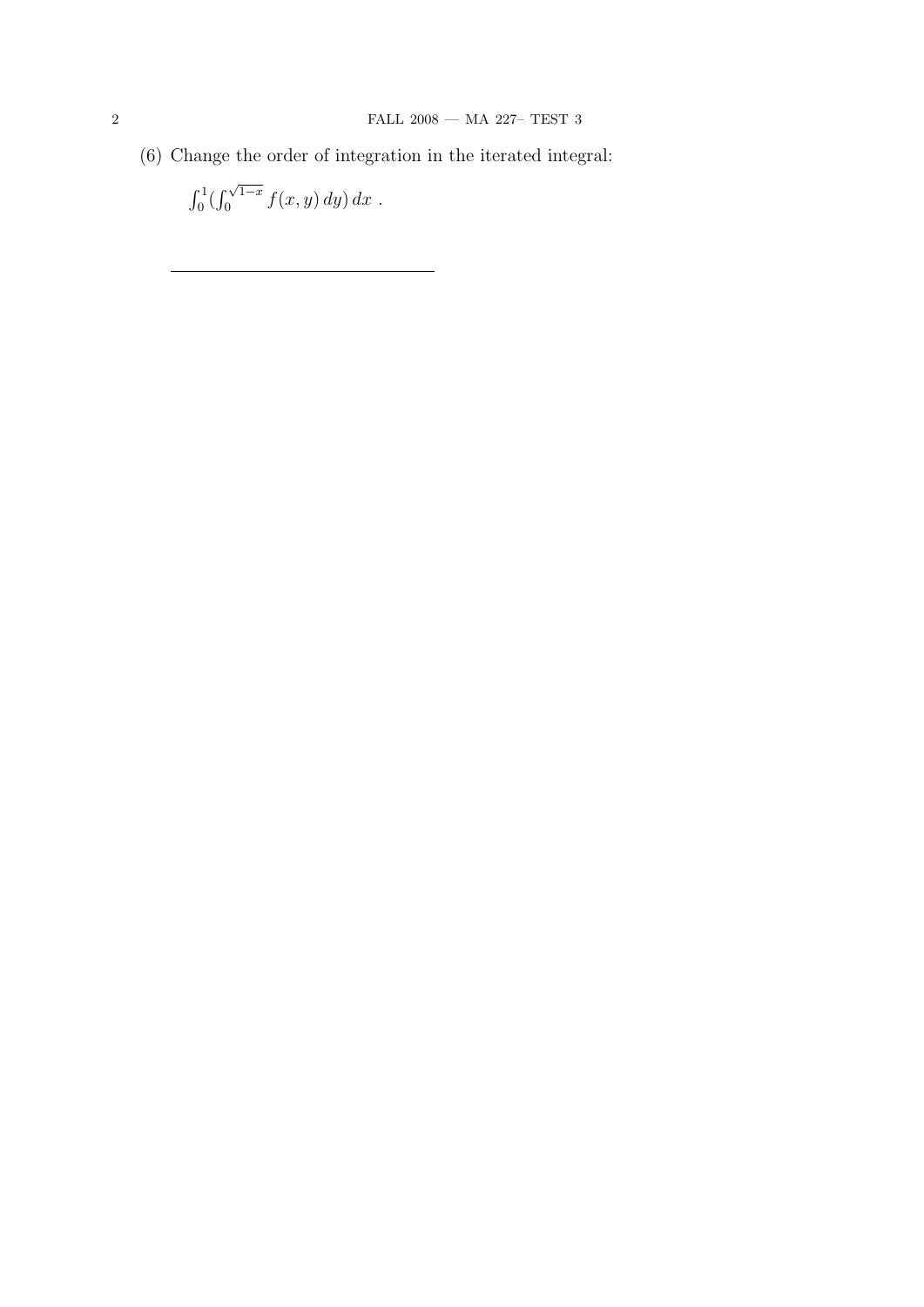## 2. Part II

There are 3 problems in Part 2, each worth 12 points. Partial credit is awarded where appropriate. Your solution must include enough detail to justify any conclusions you reach in answering the question.

(1) Evaluate the volume of the solid which lies between the xy-plane,  $z = 0$ , and the surface  $z = 4 - x^2 - y^2$ .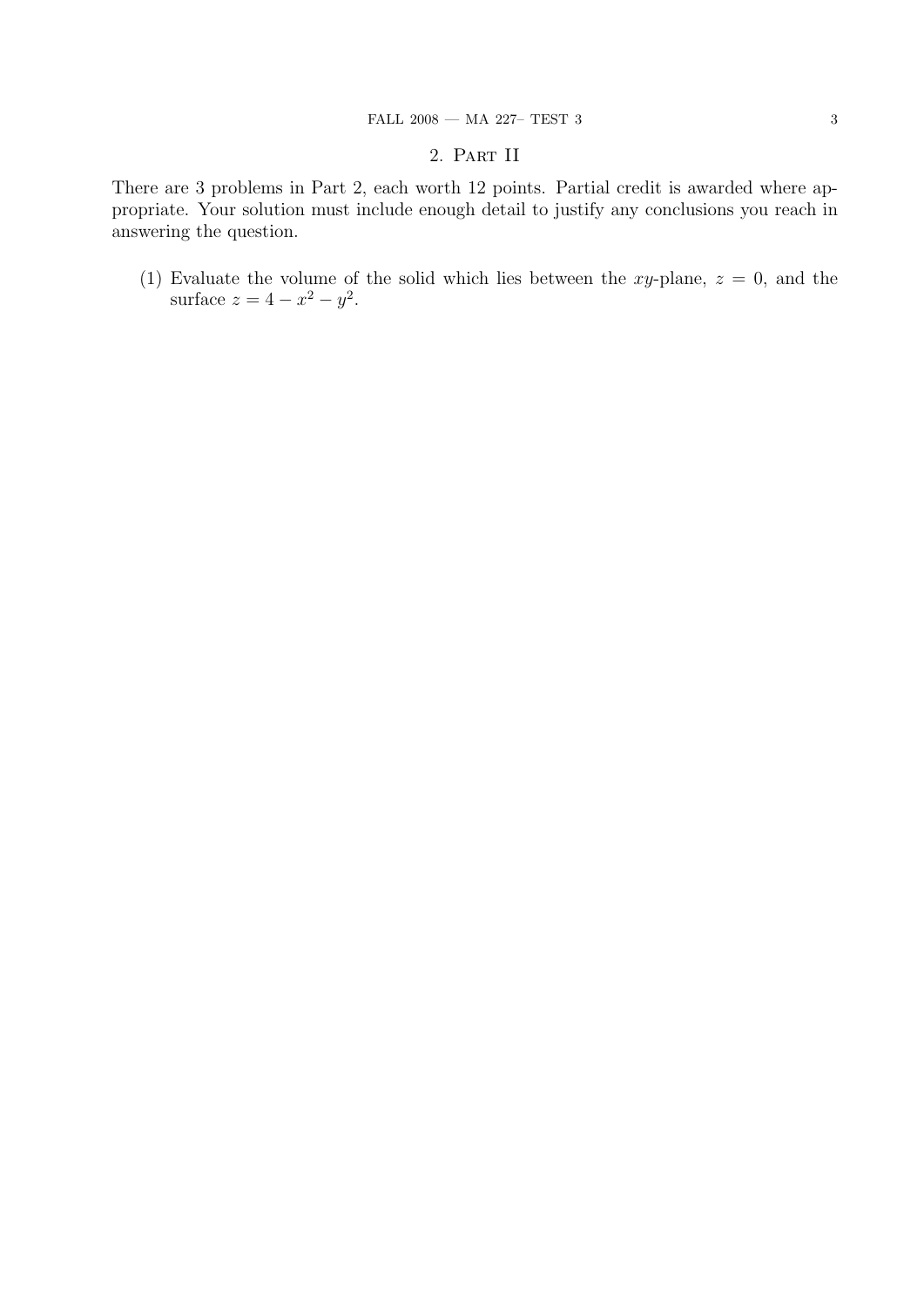(2) Evaluate the triple integral  $\iiint_E (x^2 + y^2) dV$ , where E is the cone, which lies between  $z = 2\sqrt{x^2 + y^2}$  and  $z = 4$ .